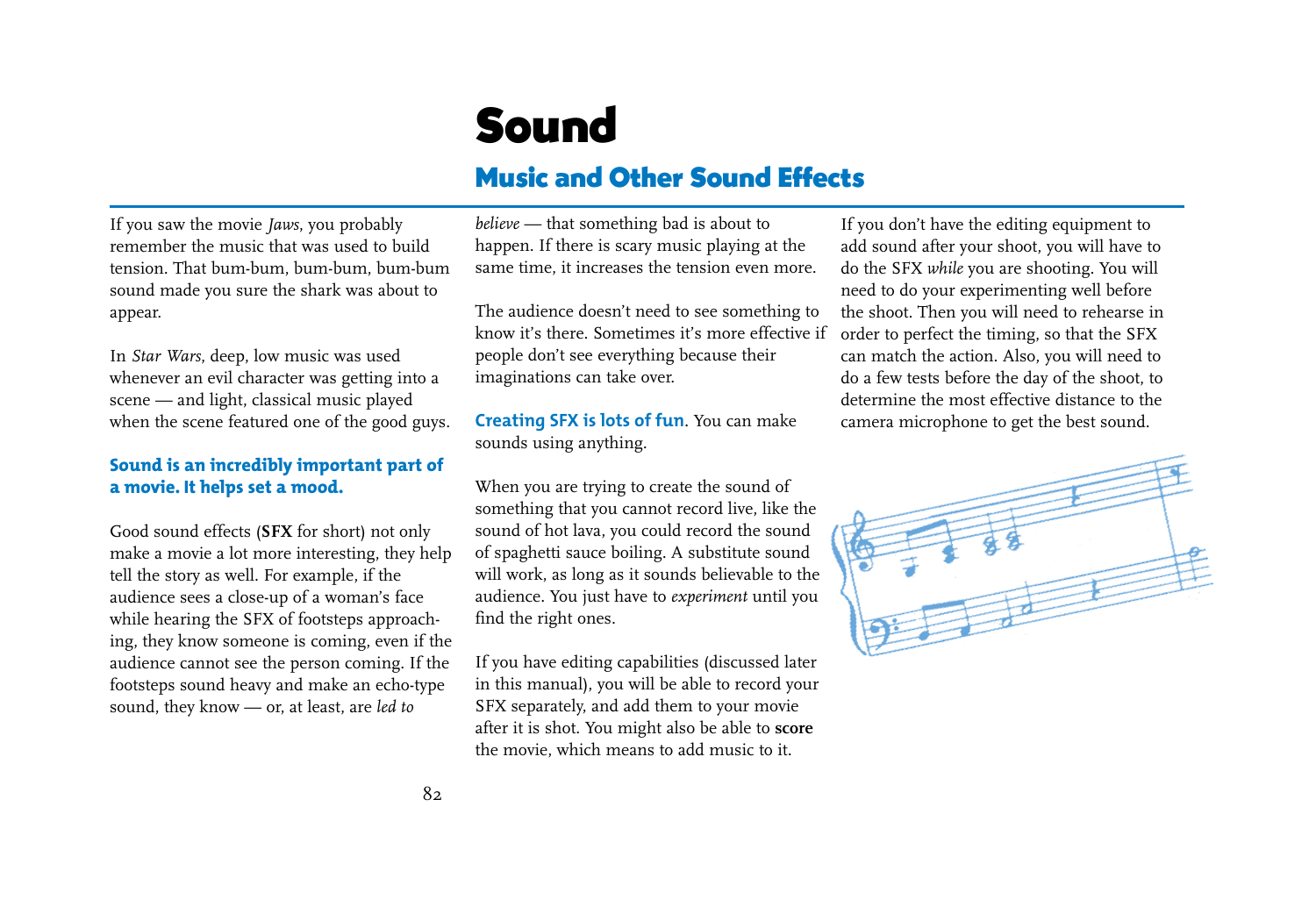



83

#### flimsy cookie sheet. • In order to make a thud sound heavier

when someone falls, drop some heavy books off-camera.

• To create the sound of thunder, wiggle a

**Ideas to get you started:**

- To make the sound of fire, crinkle up some cellophane or some dead leaves. If you wanted to add the sound of popping sparks, have someone crack their bubble gum a few times into the microphone.
- Walking in very wet sneakers makes a nice squelching sound.

## Garbage-In Means Garbage-Out

During the shoot, microphones are the tools we use to gather sound for recording. Microphones work very much like our ears except for one thing — they have no brain.

Our brains help us filter out distracting noises so we can concentrate on what we want to hear. *Microphones take in everything*, indiscriminately — the voice and natural sounds you want, along with the noise and garbage that can garble your audio track.

To help solve this problem, microphones are designed with different "listening" or pickup patters, and with different ways of mounting.

The job of the audio person is to choose the right microphone, and put it as close as possible to the source of sound in order to get the most program audio and the least garbage (unwanted noise).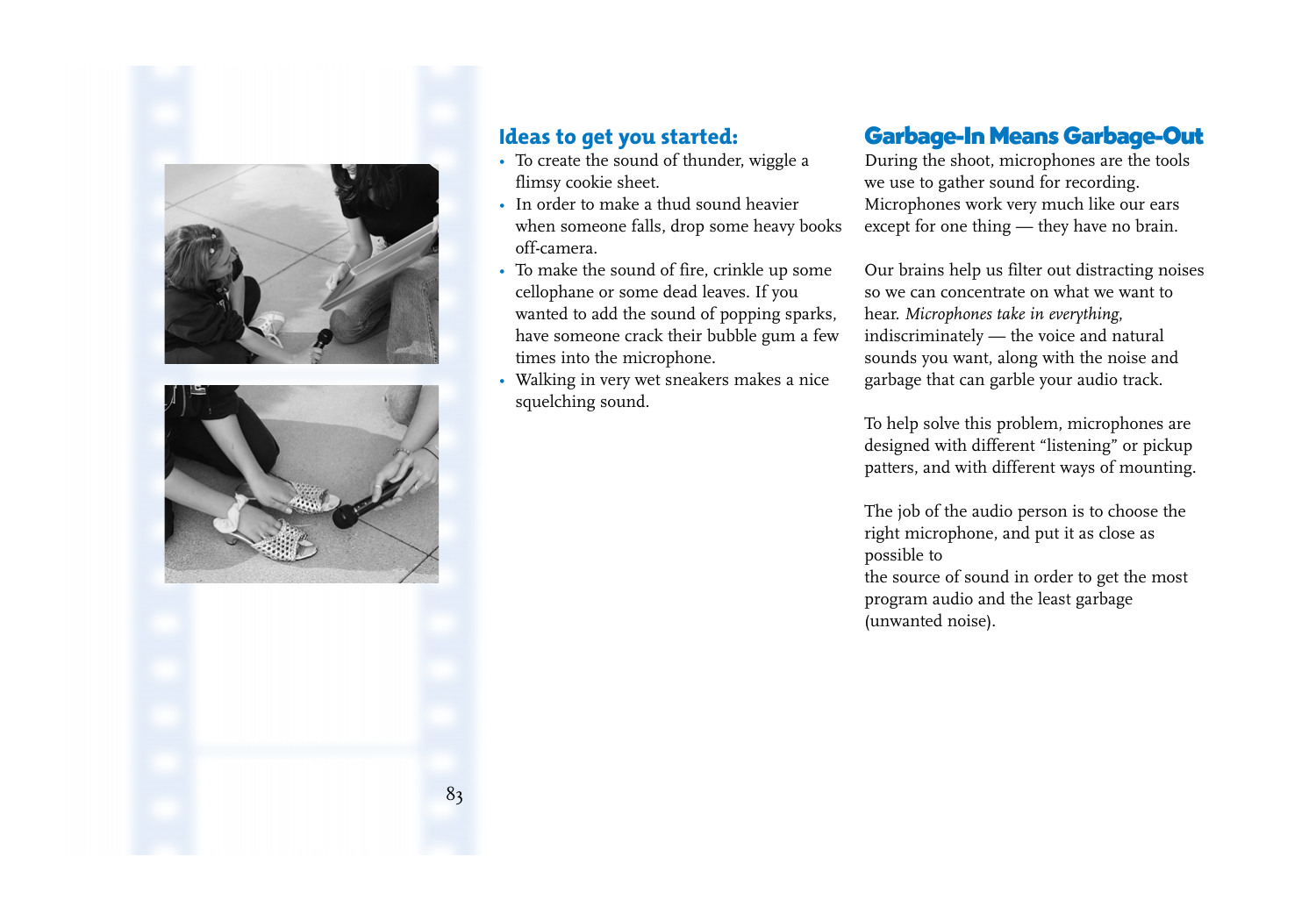

### **A Movie to Watch**

*2001: A Space Odyssey,* directed by Stanley Kubrick.

How do you think music enhanced this movie? What about the cinematography?

84

### Microphone Types On-Camera Microphone

The camera-mounted microphone is very convenient, but it is also very far from the source of sound. For interviews, the voice gets mixed with too much other noise. At a shoot, you may hear a person fidgeting in the back louder than the person on camera.

Use the camera microphone for getting ambient or "natural" sounds of crowds, traffic, rustling leaves, etc.

There is a MICROPHONE SELECT SWITCH next to the camera's built-in microphone. The zoom setting will help direct the built-in microphone toward the actors (or subjects) according to the setting of the zoom lens. This directional function will work better on a close-up shot than a wide shot.

The TELE setting increases the built-in microphone's sensitivity when recording sound from a distant source.

The wide setting records the widest range of sound. Under normal shooting conditions, the wide setting is most commonly used. This will allow the best recording of ambient sound.

#### Hand-Held Microphone

Designed to be hand-held or put on a stand, this is a general-purpose microphone. Plug it into the camcorder's microphone input, and hold it as close as practical to the actors.

#### Clip-On Microphone

The clip-on microphone (also called LAPEL or lavaliere) is small enough to be clipped onto the actor's lapel, shirt, necktie, or dress. It is not very noticeable and tends to make the person less self-conscious than a hand-held microphone in the face.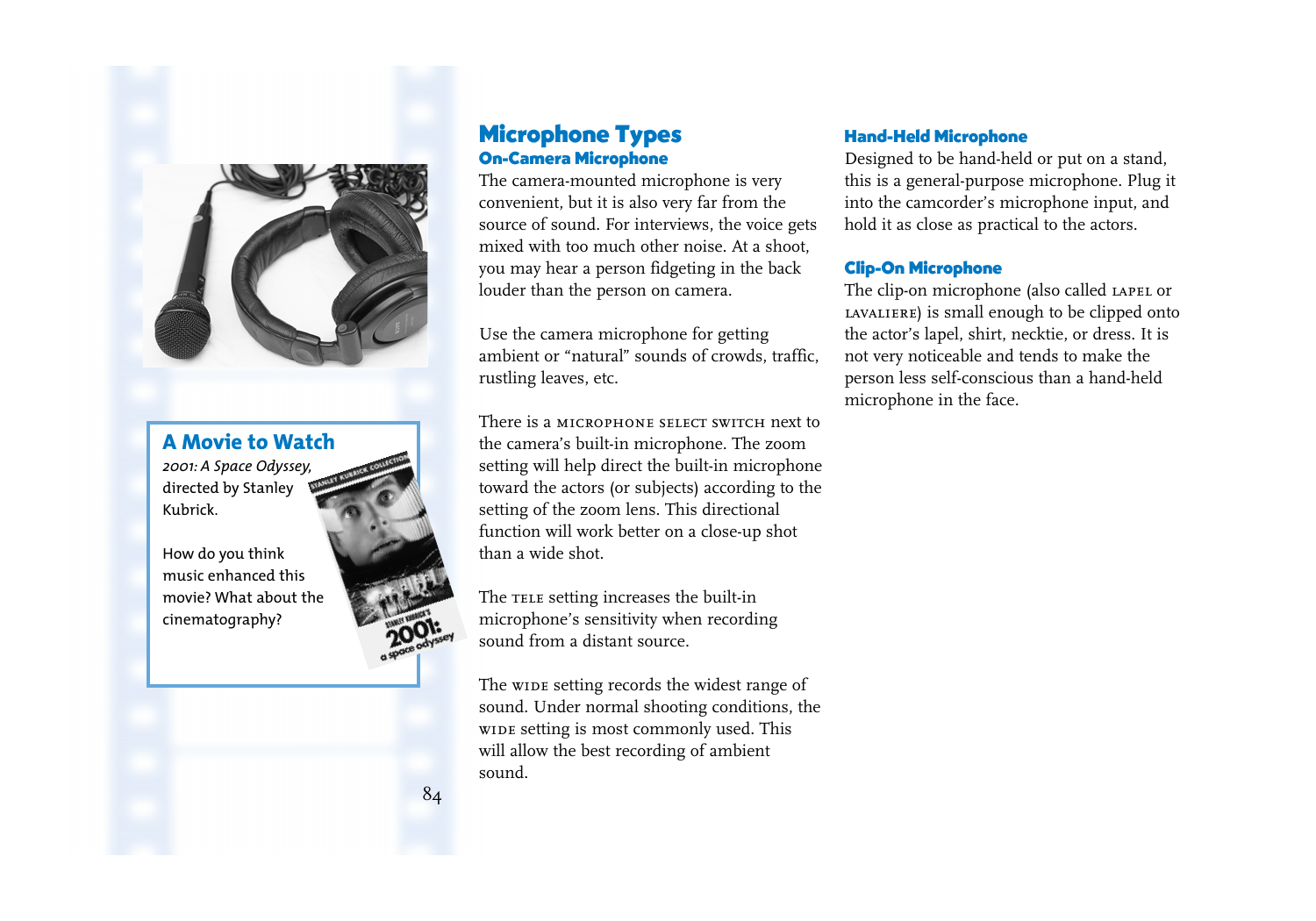# o**Tips from the Experts**

Because video is such a visual medium, the audio is often neglected in beginning video production. But audio can be just as important as the picture. What follows are some suggestions and considerations for capturing good sound.

#### **Always, always, always:**

- Test your equipment before you plan to use it. It is better to find out a microphone is not working before you start shooting, rather than after.
- When you are using the camera, always check your sound before you start. Do a brief test, and then play it back.
- Ideally, a microphone is held or placed 4-6 inches away from your subject's mouth in order to capture clear audio. If you use the on-camera microphone, the ideal distance is about 3 feet — just far enough away to focus on good head and shoulder shots. Be careful about any noise you make. Because you will be closer to the on-camera microphone than the subject will be, you will sound louder.

# Solving Audio Noise Problems

Wind can play havoc with your program audio, causing loud pops and crackles which cannot be removed later. Windscreens over your microphone can help.

A common windscreen is the plastic foam "sock" that slides over the microphone's pickup element. The porous foam baffles much of the wind while causing minimal interference to voice and music.

Indoors or out, the audio operator quickly discovers the world is a noisy place. Many unwanted sounds intrude on your production track and obscure the audio you want.

Indoor nuisances include air conditioners, refrigerators, motors, other voices, phones, and pagers. Outdoors, you have traffic, sprinklers, airplanes, wind, voices, and all sorts of things you never notice until you start recording.

Make the best of a noisy situation. Choice of microphone, windscreen, position and timing will all help to minimize unwanted noise and make the sound for your film cleaner and better.

Your choice of microphone is important. A unidirectional (one direction) type will help reduce noise when filming in a crowd or on the street.

Outdoors, try to find a quiet spot for the shoot. Move around the building to escape traffic noise.

It is a good practice to record ambient, or natural sound for each location you are shooting. After you get the scenes you want in a location, ask people to stop talking and turn the camera on in order to record a couple minutes or more of the natural location sounds. In editing, natural sound mixed with program audio can help create smooth audio transitions.